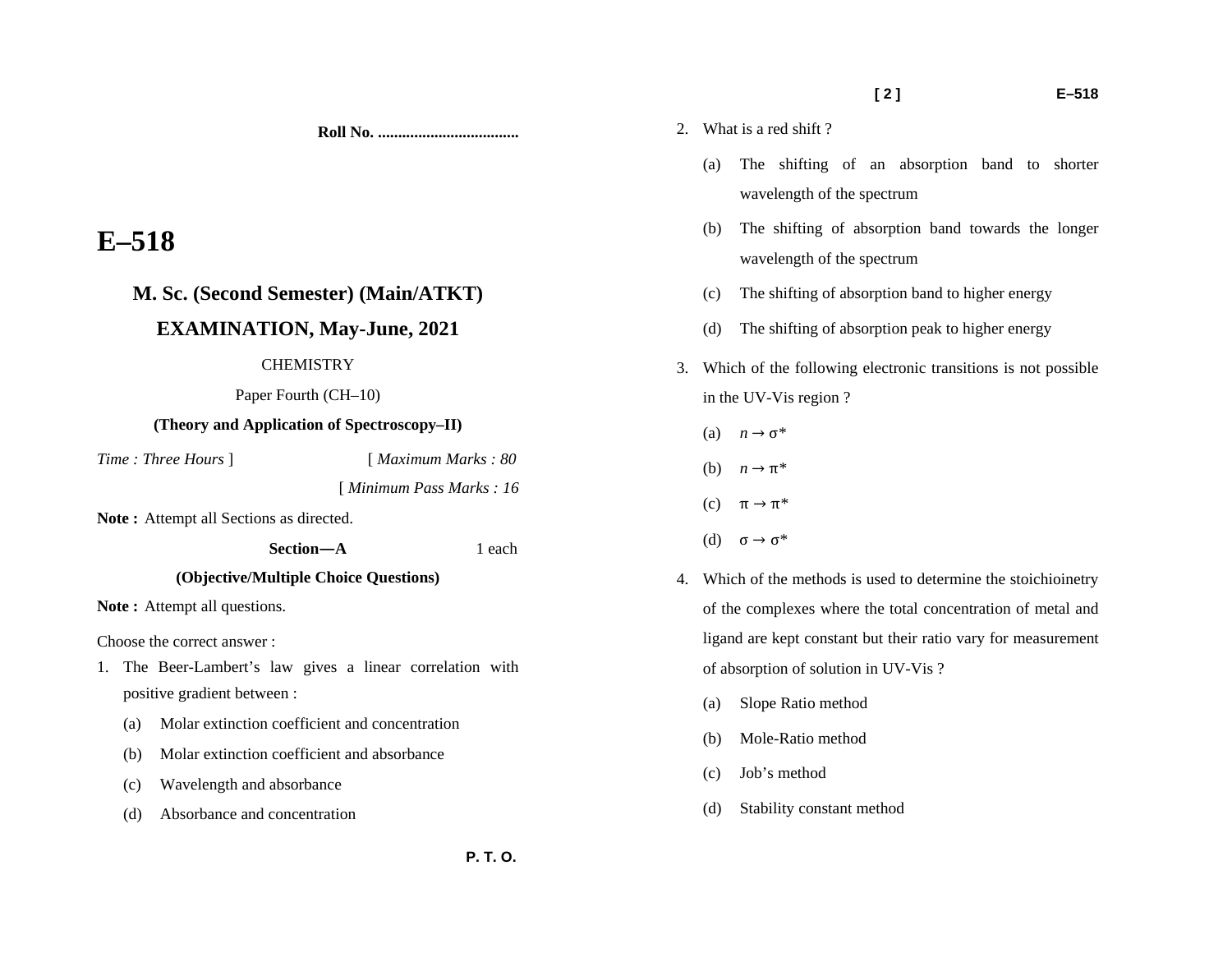- 5. Phenol shows the primary absorption band at 230 nm. If the concentration of phenol in water is  $1 \times 10^{-4}$  M showing the absorbance value of 1.30 at 230 nm in UV-Vis spectrophotometry, calculate the molar absorptivity of this absorption band :
	- (a)  $2.3 \times 10^4$
	- (b)  $3.3 \times 10^4$
	- (c)  $1.3 \times 10^4$
	- (d)  $4.3 \times 10^4$
- 6. Which of the following molecule shows the highest fluorescence intensity ?
	- $(a)$  $(b)$  $(d)$
- 7. The presence of oxygen in the sample solution could cause one of the following processes :
	- (a) External conversion
	- (b) Intersystem crossing
	- (c) Internal conversion
	- (d) Vibrational relaxation
- 8. The morphology of sample surface can be determined by measurement of the following in SEM technique is :
	- (a) Secondary electron
	- (b) Secondary ions
	- (c) Emitted X-ray
	- (d) Back scattered electron
- 9. Electron diffraction technique is good for analysis of :
	- (a) Oxidation state
	- (b) Morphology
	- (c) Crystalline structure
	- (d) Topography
- 10. Turbidimtery is preferred for the measurement for :
	- (a) high concentrated sample
	- (b) low concentrated sample
	- (c) medium concentrated sample
	- (d) Both (a) and (b)
- 11. Which of the following ions first reaches the detector in TOF ?
	- (a)  $CH_3CH_2CH_2CH_2^+$
	- (b)  $CH_3CH_2CH_2^+$
	- (c)  $CH_3CH_2^+$
	- (d)  $CH_3^+$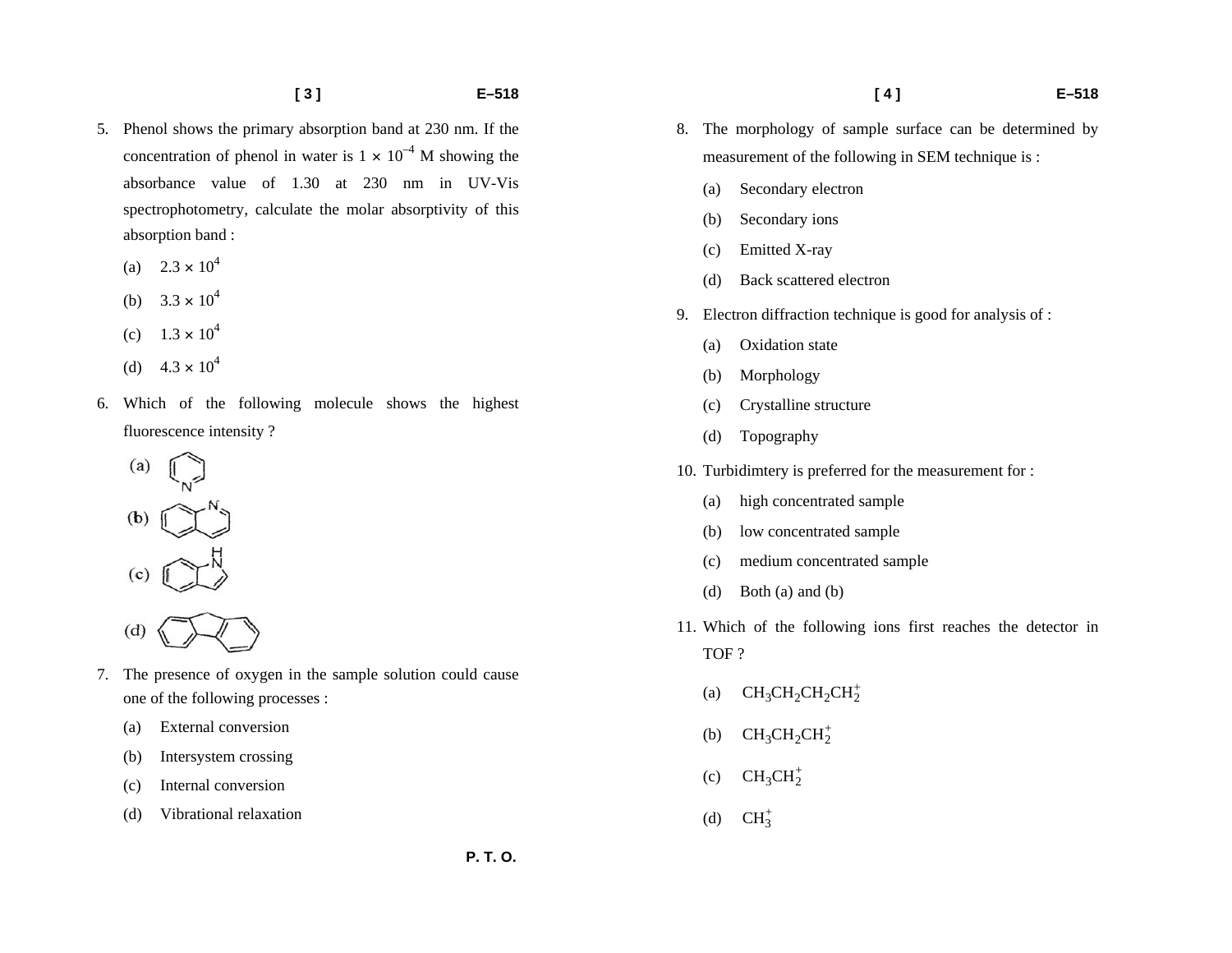- **[ 5 ] E–518**
- 12. In which technique the methane gas is used for ionization of molecules in MS ?
	- (a) EI
	- (b) CI
	- (c) FAB
	- (d) MALDI-MS
- 13. Which of the following is not a use for mass spectrometry ?
	- (a) Calculating the isotopic abundance in elements
	- (b) Investigating the elemental composition of plants
	- (c) Confirming the presence of O–H and  $C = O$  in organic compounds
	- (d) Calculating the molecular mass of organic compounds
- 14. GC-MS has been developed for which of the following systems ?
	- (a) Packed column
	- (b) Closed tubular column
	- (c) Open tubular column
	- (d) Porous layer
- 15. Which of the following is most hard ionization technique in MS ?
	- (a) ESI
	- (b) EI
	- (c) MALDI
	- (d) FAB
- 16. The molecule HOCH<sub>2</sub>CH<sub>2</sub>OH will have an NMR spectrum consisting of :
	- (a) two singlets
	- (b) a triplet and a doublet
	- (c) two doublets
	- (d) a singlet and a doublet
- 17. Using a 60 MHz instrument, the difference in frequency between TMS absorption and a certain proton in a compound was found to be 120 MHz. What is the chemical shift value for this absorption in parts per million ?
	- (a) 3
	- (b) 2
	- $(c)$  1
	- $(d)$  0.5
- 18. When an external magnetic field is applied, what happens to the protons in a sample ?
	- (a) All protons align with the field
	- (b) All protons align opposite to the field
	- (c) Some protons align with the field and some align opposite to the field
	- (d) All protons assume a random orientation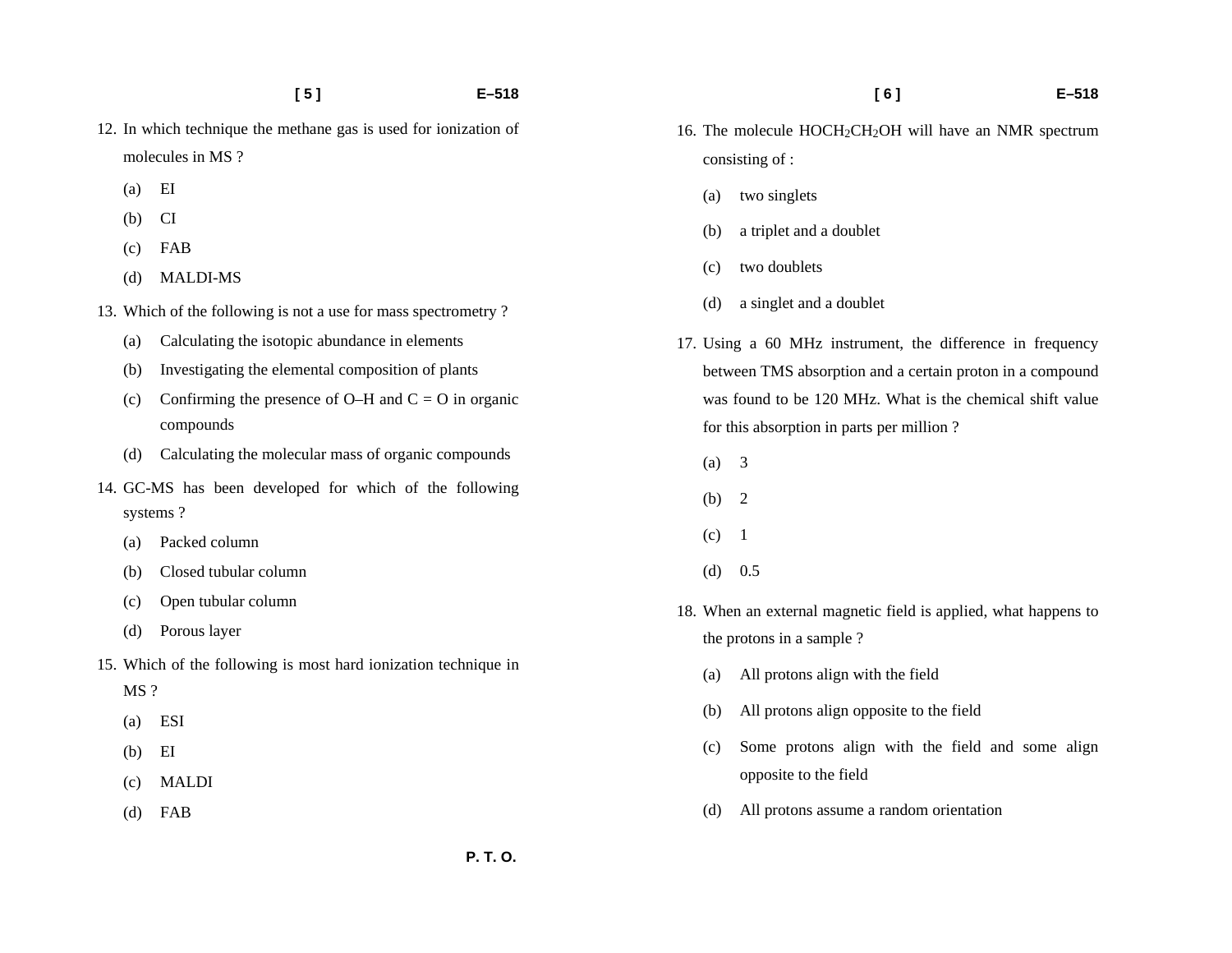- **[ 7 ] E–518**
- 19. The fine structure of the  $CH<sub>2</sub>$  group in diethyl ether consist of lines with an intensity distribution (given by Pascal's triangle) :
	- (a)  $1 : 3 : 3 : 1$
	- (b)  $1:2:1$
	- $(c) \quad 1:1$
	- (d)  $1:4:6:4:1$
- 20. Which of the following molecules will show highest chemical shift (δ) ?
	- (a)  $CH_3-CH_2-CH_3$
	- (b)  $CH_2 = CH CH_3$
	- (c)  $CH \equiv CH CH_3$
	- (d)  $CH_3CH_3$

 **Section—B** 2 each

#### **(Very Short Answer Type Questions)**

Note: Attempt all questions in 2-3 sentences.

- 1. Define Franck-Condon's principle.
- 2. What is mole-ratio method for determination of ligand/metal ratio ?
- 3. Write the principle of electron diffraction technique.
- 4. What is the reason for obtaining the relaxation vibration phenomenon in fluorescence process ?
- 5. State the nitrogen rule and write its significance.
- 6. Sketch the fragmentation pattern of  $CH_3CH_2CH_2CH_3$  in EI.
- 7. Why TMS is used as a standard in nuclear magnatic resonance spectoscopy ?
- 8. Write the application of NMR for estimation of hydrogen bonding.

 **Section—C** 3 each

#### **(Short Answer Type Questions)**

**Note :** Attempt all questions. Write answer in < 75 words.

- 1. Give the name of chromophoric reagent and chemical reaction for determination of Fe(III) from drinking water using UV-Vis spectrophotornetry.
- 2. What is rotational fine structure of electronic-vibrational spectra ?
- 3. Write the difference between Nephelometry and Turbidimetry.
- 4. How does the temperature and pH of sample solution affect the fluorescence phenomenon ?
- 5. How many fragmentation of molecule  $(CH_3 (CH_2)_3CH_2OH)$ mass spectrometer ?
- 6. What is the working principle of Quadrupole analyzer ?
- 7. Show how you would distinguish between propanol and acetone using NMR spectroscopy. Label the axes and schematically shows all the important features in the spectrum.